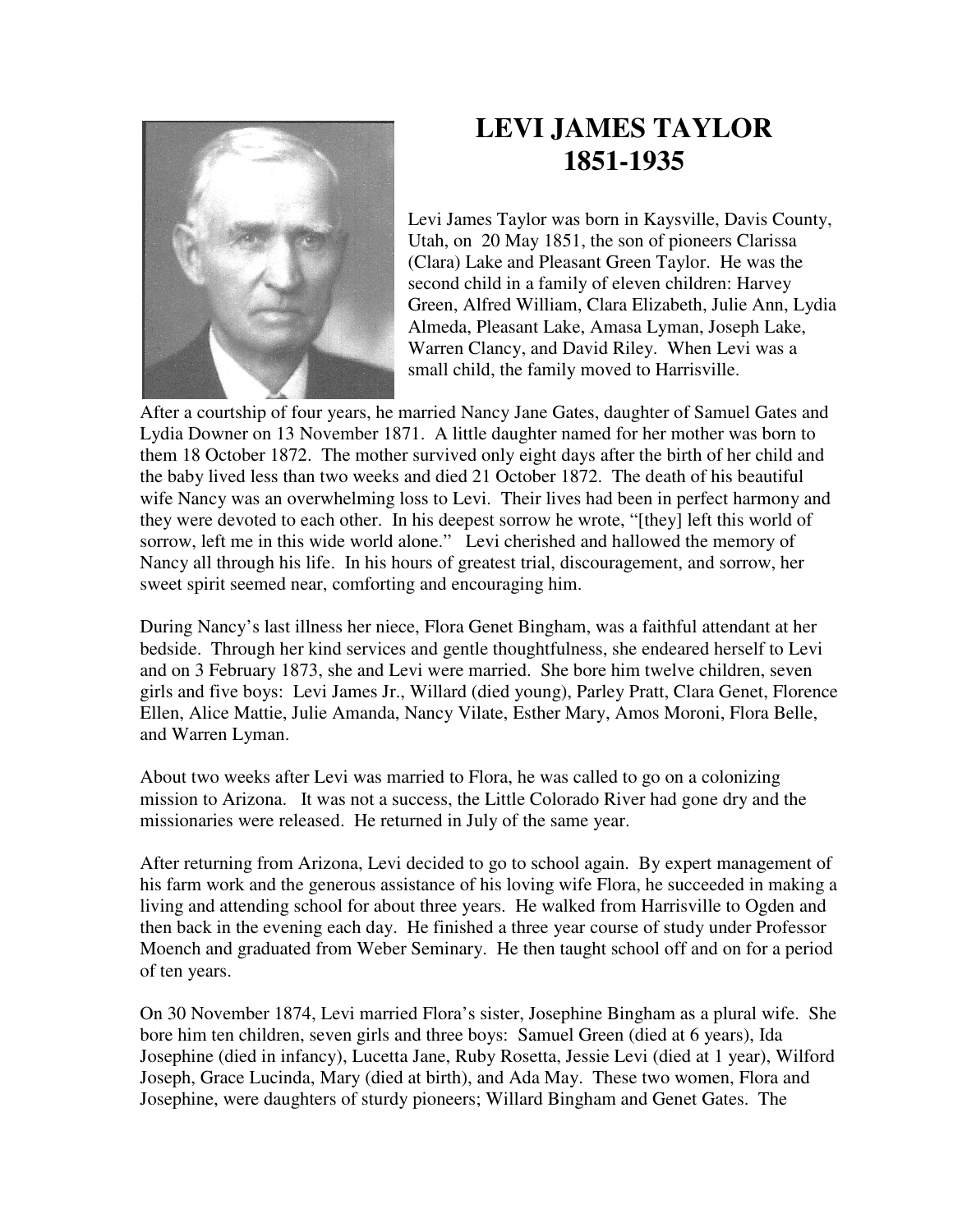daughters were from a family of fifteen children. They entered into this polygamous marriage as a religious principle and devoted their lives to their kind husband and their large families. Levi married each of his three wives in the Endowment House in Salt Lake City, and each time their marriage ceremony was performed by Daniel H. Wells.

In 1887, he endured nine months imprisonment in the Utah Sate Penitentiary for plural marriage, rather than disown a part of his family. During those nine months, he read the Bible and completed a course in double-entry bookkeeping under Rudger Clawson.

All of his life, Levi was engaged in church work in the LDS ward and in the stake. In 1865, the first Sunday School was organized in Harrisville, he was one of the first twenty pupils. After completing the grades and teaching in practically every grade, he was made superintendent and served in that position for eight years. The first Mutual Improvement Association was organized in 1875. He presided over this organization for seven years before going on a two-year mission to the Southern States in October 1882. After he returned, he was made president for ten more years. He was clerk and later senior president of the Seventy's Quorum. His father, Bishop Pleasant Green Taylor selected Levi has his second counselor in the Bishopric. They worked harmoniously for two years. When his father was made Stake Patriarch, Levi was chosen as Bishop of the ward and worked untiringly in this position for fifteen years. For over fifty years he labored faithfully as a ward teacher. In 1910 he became Stake Patriarch. He was given permission to go to Nevada to give blessings. He was in the presidency of the North Weber Stake Genealogical Association.

In November 1912, he left for a six-month mission to Nevada, but because of the serious illness of his wife, Josephine, he returned home in three months. After her recovery, he was determined to complete his mission so he returned for a few weeks at a time about six different times before he finished the work to his own satisfaction. This shows how faithful and persistent and conscientious he was in the performance of his religious duty.

Levi's wife, Josephine, was somewhat frail in health for a number of years, and 11 July 1920, she passed away at the age of sixty-three.

He was always clean and well-kept in appearance. He had a quiet dignity of manner that commanded the respect of everyone. Levi was orderly in all his work. He kept accurate records of all the important events in his life. He was thrifty and he worked hard to stay out of debt and his farm was never mortgaged.

In November 1922, Levi was called to work in the temple. One of his prized possessions was a letter he received from Heber J. Grant, president of the L.D.S. Church. He sent congratulations to Levi for his record as a temple worker. He also stated that it was marvelous for a man of Mr. Taylor's age, and living 40 miles from the temple, to have accomplished so great a work.

Levi and Flora celebrated their 60th wedding anniversary on 3 February 1933, at their home in Harrisville. Levi died on 28 December 1935, after a three day illness at the age of 84. At